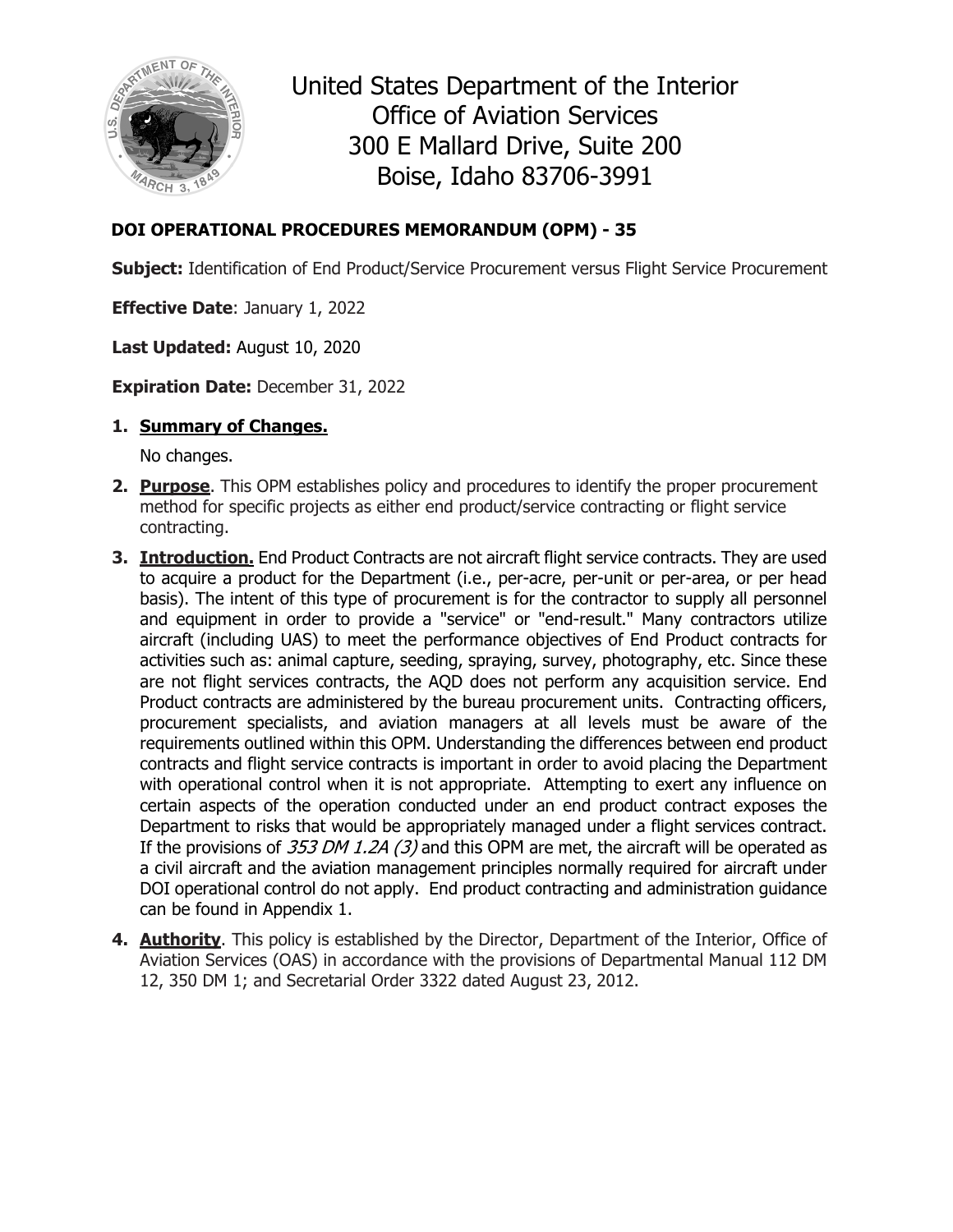- **5. Definitions**. This OPM has adopted the criteria within 49 CFR 175.5 to define Operational Control.
	- A. Operational Control. An aircraft is under the exclusive direction and control of a government when the government exercises responsibility for:
		- 1) Approving crewmembers and determining that they are qualified to operate the aircraft;
		- 2) Determine the airworthiness and directing maintenance of the aircraft; and
		- 3) Dispatching the aircraft, including the times of departure, airports to be used, and type and amount of cargo to be carried.
	- B. Civil Aircraft. See 14 CFR 1.1.
	- C. Public Aircraft. See 14 CFR 1.1.
	- D. Dispatch. To assume operational control through the use of specific times of departure, airports to be used, amounts of people and cargo to be moved, intended time of arrival and/or flight following. Dispatching does not include the specification of windows of opportunity for maximum effect for seeding, spraying, animal capture, or aerial photography.

#### **6. Policy**.

- A. As stated in 353 DM 1.2A, all "flight services" shall be acquired through DOI AQD with exceptions listed. Transactions to acquire an "end product "or "service" other than "flight services" shall meet all criteria listed in 353 DM 1.2A(3). The following contain examples of flight services projects versus end product projects:
	- 1) Seeding project. The using bureau requires the contractor to wear PPE (operational control, flight service). The same project is completed with no government involvement other than verifying the spread rate of the seed (end product contract).
	- 2) Horse gather. The bureau has a helibase manager on site to manage the heliport (operational control, flight service). Same project with the contractor delivering horses to a bureau-designated location and no government personnel involved other than the inspection of the horses (end product contract).
	- 3) Animal capture, net gun. The bureau has a biologist on board the aircraft (DOI personnel on board, flight service). Same project with all contract personnel and animals delivered to a bureau-designated location (end product contract).
	- 4) Data collection and Photogrammetry. The bureau requires the contractor to utilize a small fixed wing aircraft (or UAS) equipped with camera ports to complete the project or specifies a specific route of flight (operational control). Same project with the bureau requesting data and photo collection only as the final product with no mention of how they are collected (end product contract).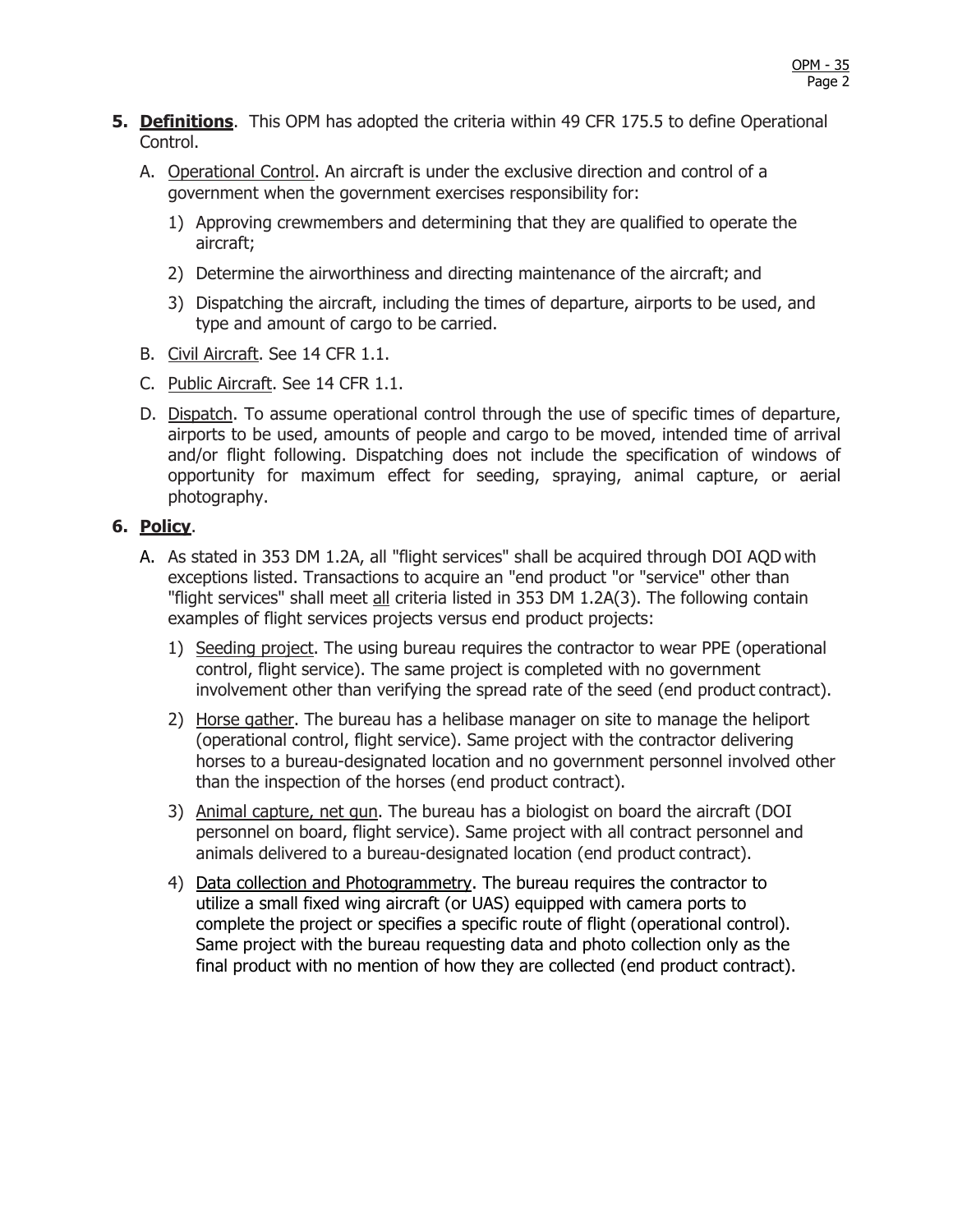B. The following table provides some guidance to identify whether a project should be contracted as either an End Product or Flight Service procurement. If the answer is **YES** in any block under a project, it is a flight service that must be procured through DOI AQD.

| <b>PROJECT</b>                                           |                                     |                                           |                  |                                                       |                             |              |
|----------------------------------------------------------|-------------------------------------|-------------------------------------------|------------------|-------------------------------------------------------|-----------------------------|--------------|
|                                                          | Photography or<br>sensing<br>remote | Application of<br>product<br>(spray/seed) | Animal inventory | Animal capture<br>(net gun, dart,<br>paintball, etc.) | Animal herding<br>gathering | Your project |
| Requirement/recommendation to utilize<br>aviation assets |                                     |                                           |                  |                                                       |                             |              |
| Set pilot standards                                      |                                     |                                           |                  |                                                       |                             |              |
| Direct aircraft maintenance                              |                                     |                                           |                  |                                                       |                             |              |
| Dispatch aircraft (including Flight<br>Following)        |                                     |                                           |                  |                                                       |                             |              |
| Helibase manager                                         |                                     |                                           |                  |                                                       |                             |              |
| Aircraft manager                                         |                                     |                                           |                  |                                                       |                             |              |
| Directed Use of PPE                                      |                                     |                                           |                  |                                                       |                             |              |
| DOI personnel on board                                   |                                     |                                           |                  |                                                       |                             |              |
| Public aircraft                                          |                                     |                                           |                  |                                                       |                             |              |
| Other aircraft and pilot requirements                    |                                     |                                           |                  |                                                       |                             |              |



Mark L. Bathrick Director, Office of Aviation Services

Attachments: Appendix 1: Guidance for End-Product Contracting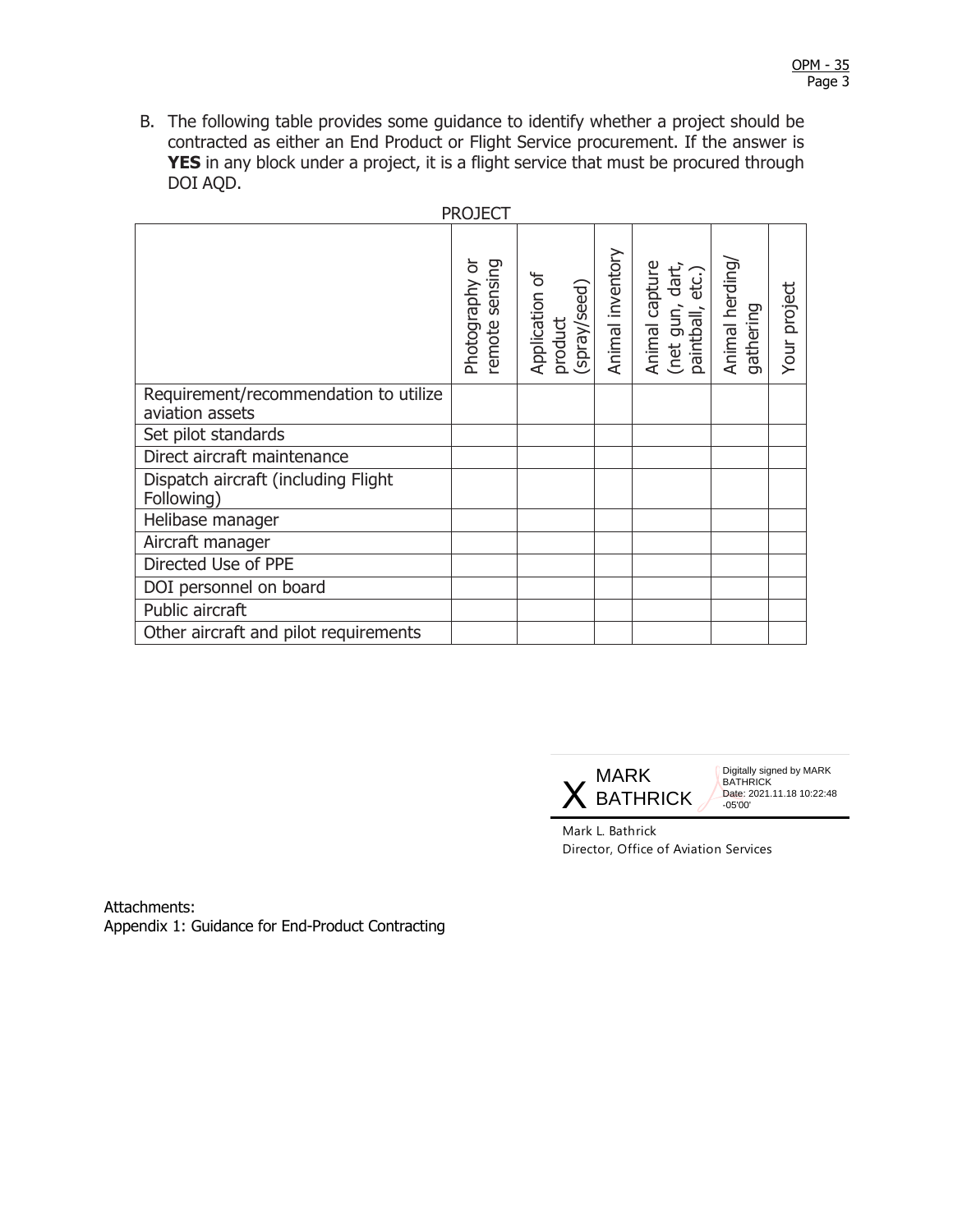## **Guidance for End-Product Contracting**

### **End Product Contract Specifications**

Specifications in the contract must only describe the desired quantity or quality of the service or contracted end-result. Contracting officers, procurement specialists, and aviation managers at all levels must be aware of these requirements. DOI contracting officers and resource specialists must consult with their bureau aviation managers if the acceptable language guidelines do not address a specific project requirement or the contract solicitation does not follow the quidelines in *OPM-35*. End Product contracts where contractors could conceivably utilize aircraft should be reviewed by the bureau aviation manager to ensure that specifications and language do not unintentionally imply or determine aircraft operational control.

The following list describes acceptable contract language for end-product contracts.

- No contract language describing aircraft or pilot capabilities, standards, requirements or aircraft specific payment provisions.
- The area of work should be described in terms of: location, scale of area, general topography, elevation, slope, vegetation, and accessibility by roads or off-road vehicles, land use restrictions for mechanized equipment, etc.
- Airspace Coordination In areas of military airspace it is acceptable to describe coordination agreements with military airspace scheduling or range control authorities and that it is the contractors' responsibility to coordinate their activities with the scheduling office or Range Control. Close coordination is necessary to ensure compliance with applicable airspace coordination agreements that states have with military authorities.
- Aviation Regulations Acceptable Language: "The Contractor must comply with all applicable federal, state and local regulations and land-use permitting procedures."
- Aircraft Equipment Specifications Acceptable Language: Delete all reference to aircraft/equipment. Suggested example clause: "...Contractor is required to demonstrate to the government that the equipment can capture the imagery and/or data as specified in the project description."
- Radio/Communication Requirements Acceptable Language: "Contractor must provide a communication system so that contractor personnel engaged in the project at different locations can communicate at all times with each other, and so that government Project Inspectors may communicate with the contractor at any time to discuss performance matters." (The government VHF-FM radio system may have to be described.)
- Transporting, Passengers and Equipment Acceptable Language: "Only approved contractor personnel, contractor equipment and government-provided equipment required for performance ... will be transported by contractor vehicles, trailers, animals or equipment."
- Safety Hazards Acceptable Language: "Any ground or aerial hazards that would pose a danger to Contractor's personnel or operating equipment must be identified and mitigated by the Contractor prior to commencing operations".
- Aircraft Use Reporting Acceptable Language: Do not mention or require flight hour/aircraft usage reports.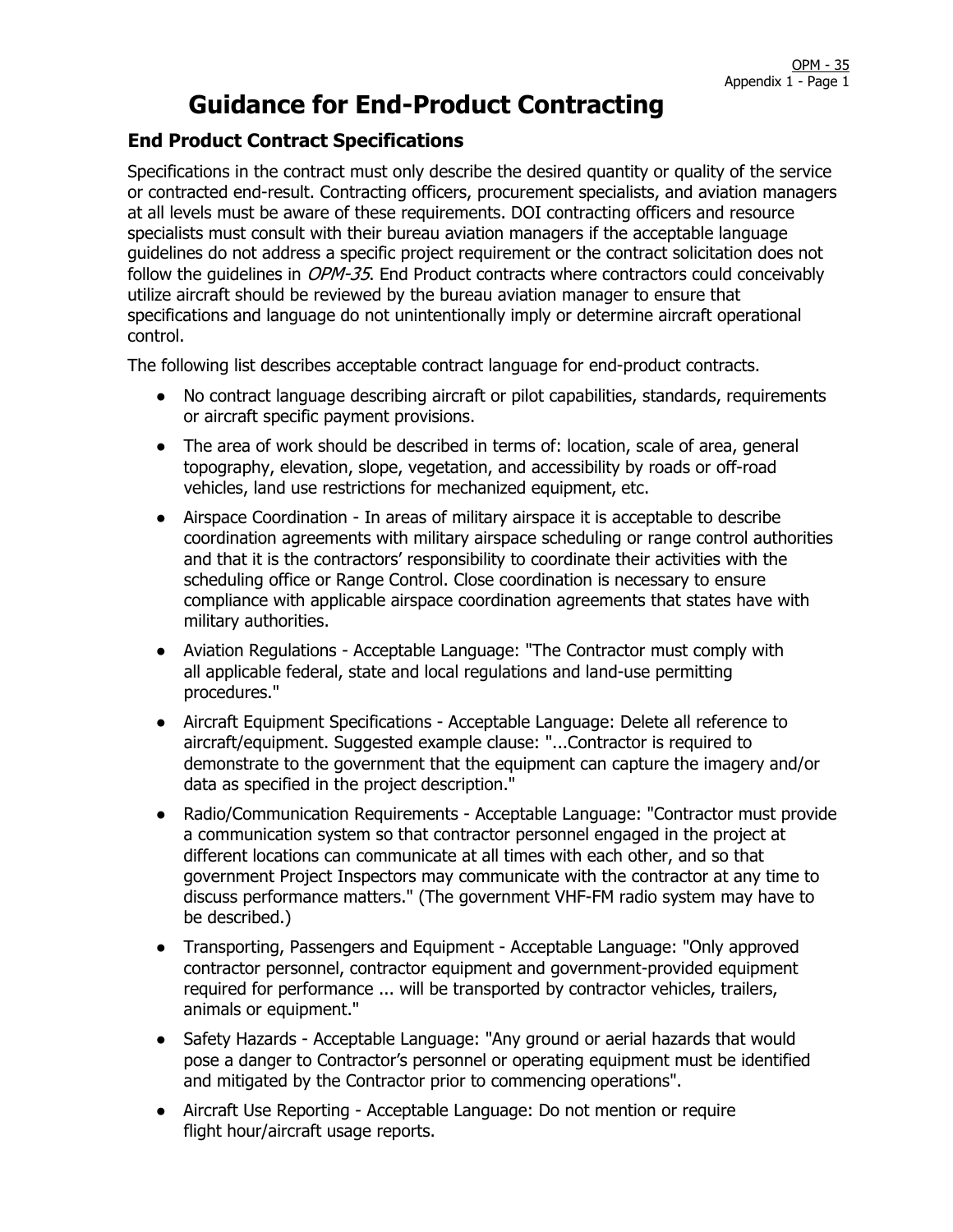# **Guidance for End-Product Contracting**

**Operational Control:** During the performance of End Product contracts, DOI will not exercise operational control of the aircraft in any way. DOI will not direct the contractor as to flight profiles, flight following, landing areas (except for areas that are off limits due to land management restrictions), use of personal protective equipment, etc. DOI personnel assigned to administer End Product contracts will have no aviation management responsibility or authority. Any directions to the contractor must be in terms of the service or end-result being specified; e.g. desired imagery quality, number and disposition of animals surveyed, etc. It is acceptable to inform military airspace scheduling authorities or range control that the contractor plans on performing work during specified time periods and provide the military authorities the contractor contract information. DOI dispatchers will not perform the airspace scheduling service for the contractor. DOI personnel must not become involved in any way with aircraft ground operations such as take-off and landing areas, loading, fueling, etc. They can however, be on site for other support activities such as setting ground control, scale bars, etc. or collection of data for ground truthing to aid in the overall data collection aspects.

**Use of Foreign Built UAS:** All end-product contracts that could possibly utilize UAS should have a clause that prohibits the use of designated UAS in the fulfillment of that contract. These clauses should; 1. Condition all Department contracts, grants, and cooperative agreements relying on UAS for achieving approved objectives on the requirement that funds will not be expended on Designated UAS, and 2. Condition all parties' operations pursuant to a Department contract, grant or cooperative agreement on the requirement that Designated UAS will not be operated on Department-managed lands. At the time of issuance of this OPM the Department has determined that a "designated UAS" is one that is either manufactured in China or by a Chinese company or a UAS that contains Chinese componentry. Additional definitions may be issued in the future. Bureau personnel should consult their national aviation managers if they have questions regarding UAS use in end-product contracts.

**Aircraft Use Reporting:** Since aircraft utilized by the contractor under DOI end-product contracts are operating entirely within the applicable 14 CFR as a civil aircraft, and procurement is not through AQD, the Bureau will not submit any billing invoice to AQD in conjunction with End Product contracts. Any flight time incurred by the contractor will not be recorded or reported as DOI or Bureau aviation statistics.

**Aircraft Incidents and Accidents:** Although aircraft utilized by the contractor under End Product contracts are operating entirely within the applicable 14 CFR as a civil aircraft, mishaps should be reported in accordance with 49 CFR 830. To continue to promote aviation safety, the Bureau will report aviation incidents or accidents incurred by these contractors to OAS. These events should be noted in the Contract Daily Diary and reported through channels as normally required for End Product contracts.

**Reconnaissance/Observation Flights:** Before, during or after the performance of an End Product contract it may be necessary for Bureau employees to aerially survey or inspect the project area. When flights transporting DOI personnel are required, an AQD aviation "flight service" procurement (completely separate from the End Product contract) is required. Aircraft and pilots must have current OAS approvals for the intended mission and a current DOI contract or Aircraft Rental Agreement must be in place. When a DOI procurement is utilized all DOI and Bureau aviation management policy, procedures and requirements must be applied.